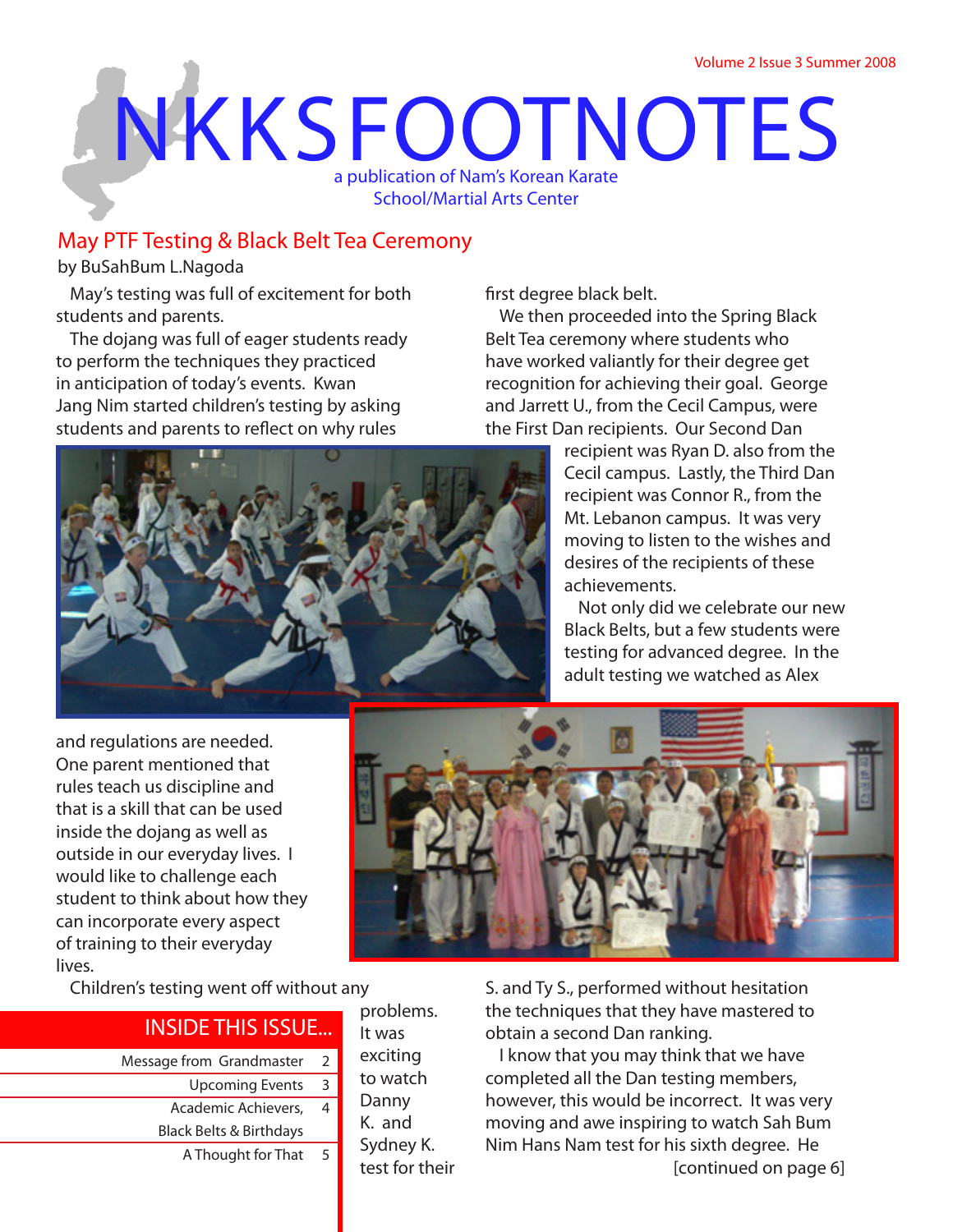## NKKS FOOTNOTES **A Message from GRANDMASTER TAEK HO NAM**



**Grandmaster Taek Ho Nam**

While training in Tang Soo Do, not only are you improving your selfdefense techniques; but you are also developing good Tang Soo Do characteristics. That is because Tang Soo Do is mental and spiritual training as well as physical training.

Tang Soo Do training serves three purposes. First, training teaches you **self-defense**. You protect your life and possessions from injustice and danger. Second, you train for **health**. You promote your physical and spiritual

health and enjoy a strong body and sound mind through rigorous training. Third, you train to become a **better person**. You strive for better character with a more positive attitude through endurance of hard work.

A person of **integrity** has an uprightness of character. You posses the quality of honesty and truth that everyone can trust.

Training helps you to focus all of your attention to a particular task and block out all distractions. Having the ability of a disciplined **concentration** helps you academically and in all aspects of life.

**Perseverance**, or the ability

- **To become a better person**
- **you must follow the tenets of**
- **Tang Soo Do, which are:**
- **1.) Integrity**
- **2.) Concentration**
- **3.) Perseverance**
- **4.) Respect and Obedience**
- **5.) Self-Control**
- **6.) Humility**
- **7.) Indomitable Spirit**

to strive in-spite of all obstacles, teaches you patience. All good things come in time. Constant practice improves techniques and eventually leads to mastery. Don't be a quitter and give up; this shows a weak character.

If you have a demeanor of regard for and appreciation of worth, honor, and esteem, you display **respect**. You must show respect to your higher belts as well as lower ranking students. **Obedience** works hand-in-hand with respect. A good martial artist is dutiful to all rules of the dojang and Tang Soo Do and higher ranking belts without argument.

**Self-Control** is having the disciplined ability to control or power your own will. An example of this would be if you don't want to practice a particular kick or self-defense technique because it's too hard. But you make yourself practice it anyway until it becomes easy. Another example is if you have a bad temper, discipline yourself to control your temper by will.

*[continued on page 6]*

This may be very difficult but each time it will become easier.

It is important for all students especially those higher in rank to have the

#### **NKKS Footnotes A Publication of Nam's Korean Karate School / Martial Arts Center**

256 Washington Rd., Mt. Lebanon, Pa 15216 (412) 344-5557

5444 Steubenville Pike Robinson, Pa 15136 (412) 787-9895 Fax (412) 787-9895

3131 Millers Run Rd. Cecil, Pa 15321 (412) 901-6890

 $\bullet$  $\bullet$  $\bullet$ 

 $\bullet$  $\bullet$  $\bullet$  $\bullet$  $\bullet$  $\bullet$  $\bullet$  $\bullet$  $\bullet$  $\bullet$ 

#### www.namskoreankarate.com

E-mail: namskoreankarate@ gmail.com

Founder and Publisher Grandmaster Taek Ho Nam

> Executive Editor Master Hans H. Nam

Production Editor Master Brenda Calderone

> Production Editor Master Tony Tresky

> > Copy Editor Lisa Over

Design / Printing Heather Arbuckle

© 2007 T.H. Nam's Korean Karate School / Martial Arts Center. All rights reserved.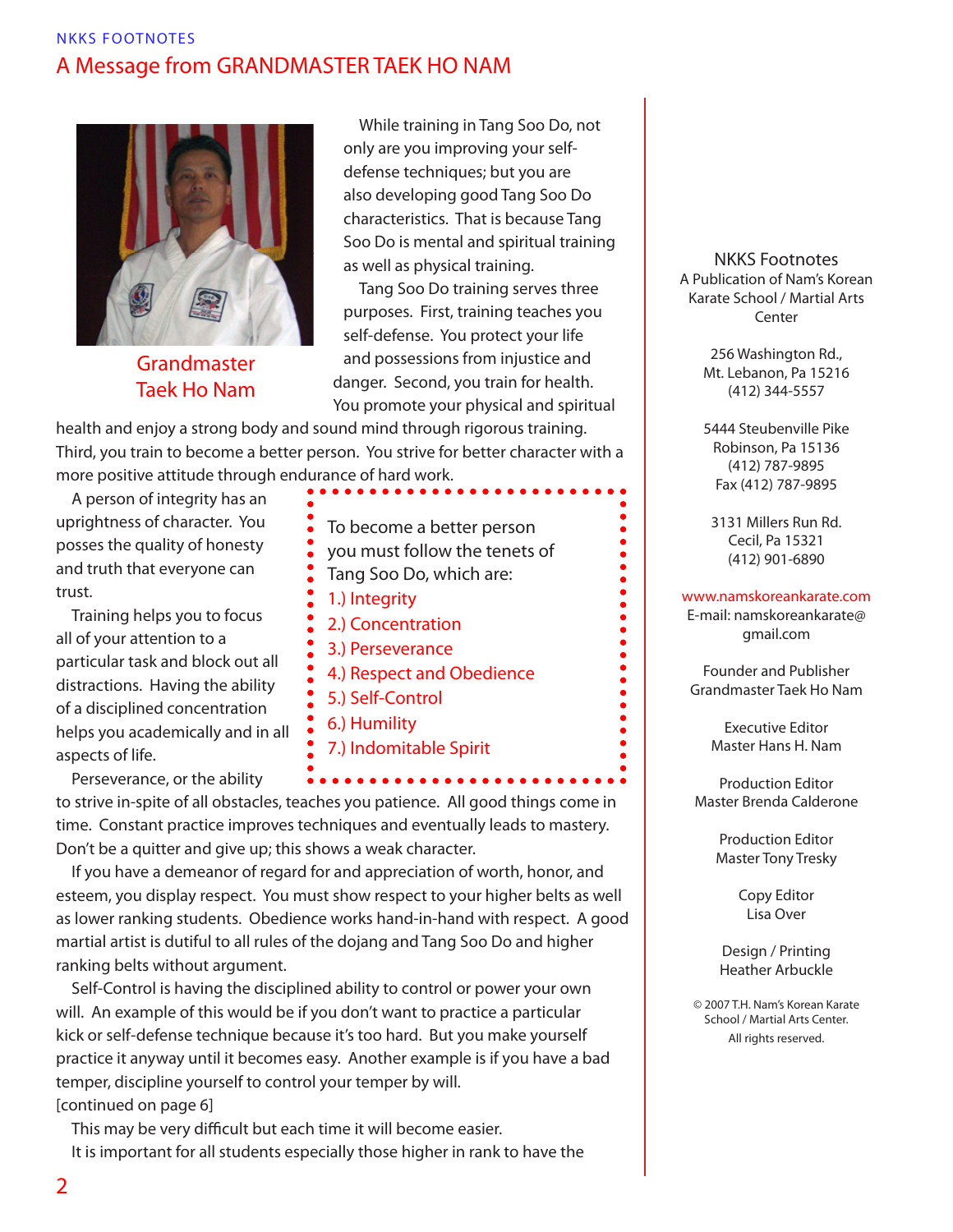## **UPCOMING EVENTS**

\*ASK YOUR CAMPUS MANAGER FOR TIMES

RC= Robinson Campus CC= Cecil Campus MC= Mt. Lebanon Campus

### **JULY**

- 4 NO CLASS (HAPPY INDEPENDENCE DAY!)
- 9 Children Breaking Clinic @ MC 10 Adult Breaking Clinic @ MC
- All Belts Breaking Clinic @ RC
- 11 All Belts Breaking Clinic @ CC
- Pan-Am Tang Soo Do Federation Promotional Pre-Testing:
	- 16 CC
	- 17 RC
	- 18 MC

NO CLASS @ CC

Pan-Am Tang Soo Do Federation Promotional Testing & Summer Picnic:

19 Dormont Park

10am – All Students (you may wear your "Summer Time Uniform")

\*If it is **Physically Raining** PTF Testing will be held at the MC @ 10am N.M.A.C. Pic-

nic to Start Immediately after PTF Testing Pan-Am Tang Soo Do Federation Promotional "Make Up" Testing:

> Please speak to your instructor to arrange your "Make Up" Testing

## **NO BLUE BELT to BLACK BELT CLINIC**

**AUGUST**

- 16 N.M.A.C. A+cademic A+chiever Party Time: TBA Location: TBA
- 22-24 N.M.A.C. 10th Annual Karate Kamp
	- 22 NO CLASS @ CC (Karate Kamp)
	- 23 NO CLASS @ RC (Karate Kamp)

#### **SEPTEMBER**

- 1 NO CLASS (Labor Day)
- 3 Children Breaking Clinic @ MC
- 4 Adult Breaking Clinic @ MC All Belts Breaking Clinic @ RC
- 5 All Belts Breaking Clinic @ CC
- 13 2nd Annual KPA Laser Tag Tournament Time: 10:30am – 12pm

Pan-Am Tang Soo Do Federation Promotional Pre-Testing:

- 17 CC
- 18 RC
- 19 MC
	- NO CLASS @ CC

Pan-Am Tang Soo Do Federation Promotional Testing & Kwan Jang Nim's Birthday Celebra-

20 RC

9am – Children

10am – Adult

Pan-Am Tang Soo Do Federation Promotional "Make Up" Testing:

> Please speak to your instructor to arrange your "Make Up" Testing

27 BLUE BELT to BLACK BELT CLINIC 9am – 11am @ RC



## **ADVERTISE NOW!!**

Our website has attracted many new visitors each day. Our newsletter and informative brochure will be e-mailed to perspective students. All ads will be designed by our webmaster Heather Arbuckle. There are four months per issue.

**CONTACT MASTER H. NAM at TSD1982@GMAIL.COM for more information**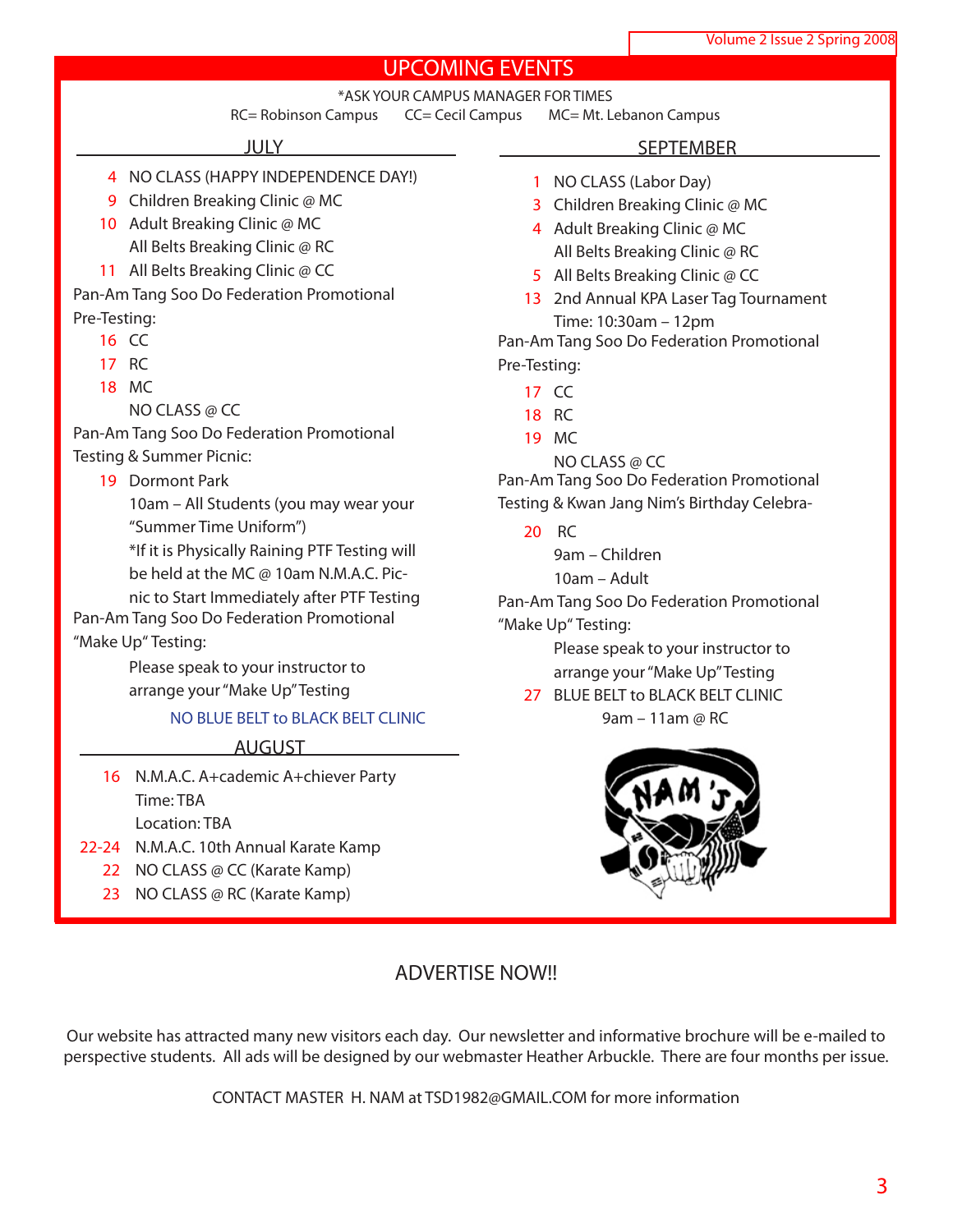## **A+CADEMIC A+CHIEVER**

 $=$  3rd 9 weeks '= new team member

Josh Phillips l John Paul G I' Cort B l Tyler Z l T.J. D l Joshua B l ' Ty  $LI'$ 

Maura F l Emily F l Jojo G l Dakota A l Adam R l Billy H l Noah B l

Tyler Y l ' Alyssa H l Nate O l Anthony R l ' Joshua L l '

## **NEW BLACK BELT RECIPENTS**

Danny K (1st Dan) Sydney K (1st Dan)

## Tyler S (2nd Dan) Alex S (2nd Dan)

**BIRTHDAYS**

## HAVE A KARATE CELEBRATION PARTY, "THE BEST PARTY IN THE BURGH!" STUDENTS & NON-STUDENTS OF ALL AGES ARE WELCOME TO CELEBRATE!

**JULY**

Anthony G (1st) Sam (2nd) Orlando P (3rd) Billy L (4th) Fiona R (5th) Ron A (7th) Greg V (7th) Debbie S (7th) Melissa P (11th) BuSahBum M.O'Hanlon (12th) George U (13th) Carl G (14th) Austin C (17th) Ryan S (18th) Stacy L (24th) Nate O (24th) Tyler G (24th) Scott D (24th) Daniel C (29th)

**AUGUST**

Tom D (1st) Maura F (2nd) Evan H (4th) Tyler Z (7th) Luke V (9th) Zachary L (11th) Christine K (13th) BuSahBum L.Nagoda (14th) Michael S (16th) David H (16th) Mason T (17th) GyoSa S.DeCarlucci (20th) GyoSa L.Nagoda (22nd) Dakota A (23rd) Jared M (25th) Joshua M (29th)

#### **SEPTEMBER**

Jarrett U (3rd) BuSahBum C.Russell (3rd) Megan L (10th) Yurishan K (14th) Gary F (14th) Tina G (16th) Maria G (18th) Owen C (19th) Rocci G (19th) Kwan Chang Nim (24th) Andre B (24th) Ty L (25th) Adam H (27th) BuSahBum D.Klink (28th) Tyler Y (29th)



## **Nam's Korean Karate School / Martial Arts Center. www.namskoreankarate.com**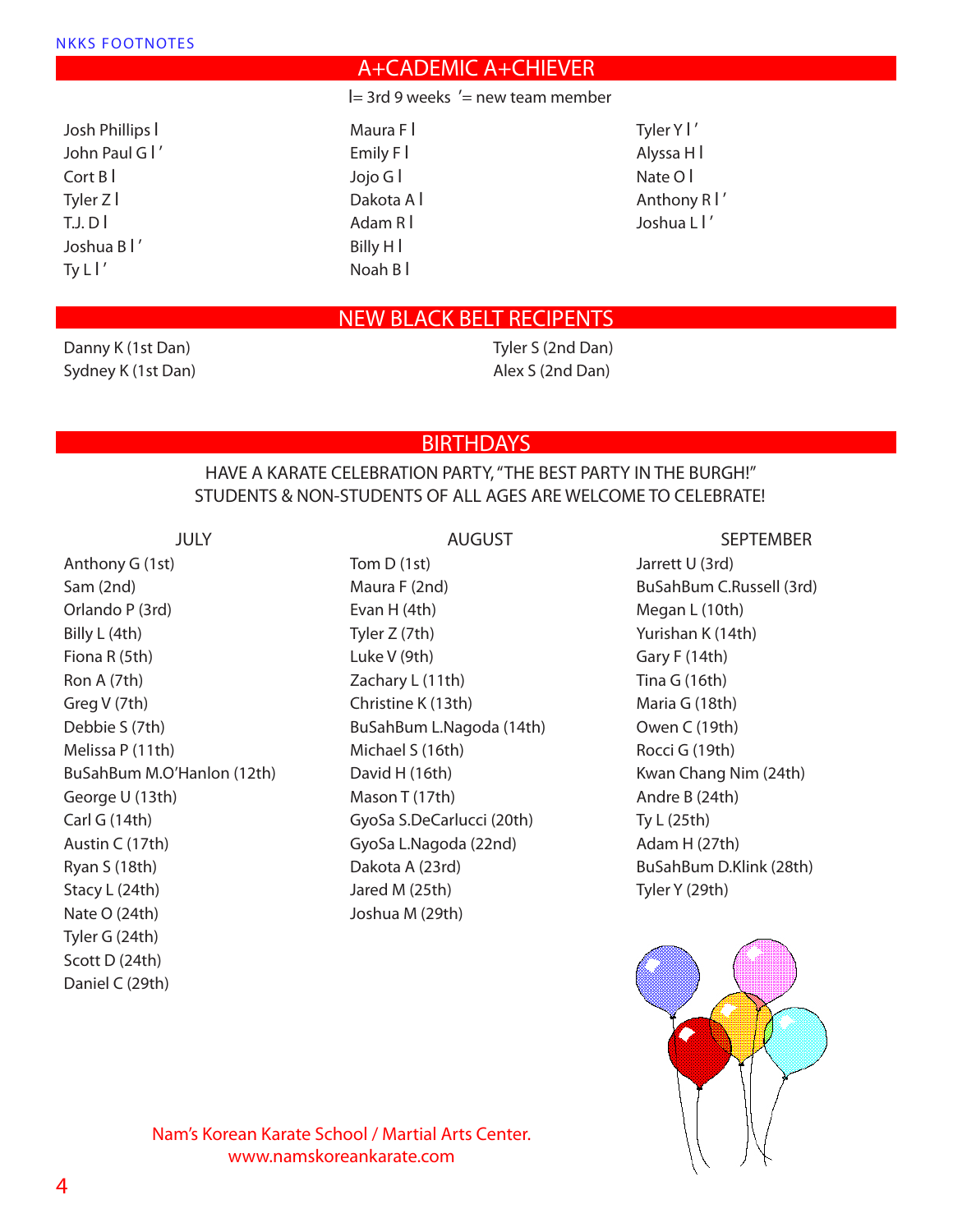## **A Thought for That "A Martial Artist's Family Life (Part 1): The Adolescent**

*by Master H.Nam*



The Webster **Dictionary** defines a family as "a group of people united by certain convictions or a common affiliation. " Your Martial Arts "life" MUST be a family to you! We all share

the common conviction that if we work hard and persevere, each of us will become the best martial artist we can.

The parallel between a "Parent/Child Family" and a "Martial Artist Family" is clear. The guidance of a Master Instructor is as important to a martial artist as the guidance of a parent is to a child. As parents, you nurture your children and teach them the values and principles that you hold dear. You strive to provide them with enough love, care, guidance, and education that, when they become adults, they may live their

lives filled with great expectations and few regrets.

As an instructor for 17 years, I've seen many students grow into amazing Black Belts. It's wonderful to see many students grow from White Belts (infants) to Black Belts (teenagers) and even to Master level (adults).

The Color Belt (child) stages are extremely important for mental, spiritual, and physical growth. "Spiritual" growth is NOT to be confused with learning about any god or deity. Instead we are learning how to develop a positive attitude or pride in anything and everything we do. Having a GREAT school spirit is having pride in your school, taking part in any activity, even something as simple as cleaning up around the school for your classmates. This is similar to teaching children their family name and educating them on their heritage or a family tradition.

This beginning knowledge is extremely important to develop correctly. As an Instructor, I want to be sure to provide you with enough training and support that you develop your martial arts skills properly. Your success is my success and likewise with your failures. As Color Belts, you learn the very basic principles and value of each technique. You learn the connection between hard work and the final "pay off" with each Promotional testing or with each obstacle you overcome. Our 5 Codes and School philosophy are just as important to you as the Golden Rule is for children.

In the beginning, you may stumble as many children do when first learning how to walk. But with hard work and determination, you persevere through all your inner and outer obstacles and work

> hard to develop your skills. Your flexibility, strength, and even coordination may not be "the best" but you strive to improve all these "weak" areas. You continue to improve your breaking techniques as well as your Hyungs. And after 6 months you begin to see that the person you are becoming was and will continue to be better than what you were previously. This is the life of a Color Belt, the purity and innocence, determination

and perseverance, and most of all, the attitude of a beginning student yearning for more knowledge and better techniques. This is what training is and should always remain to be.